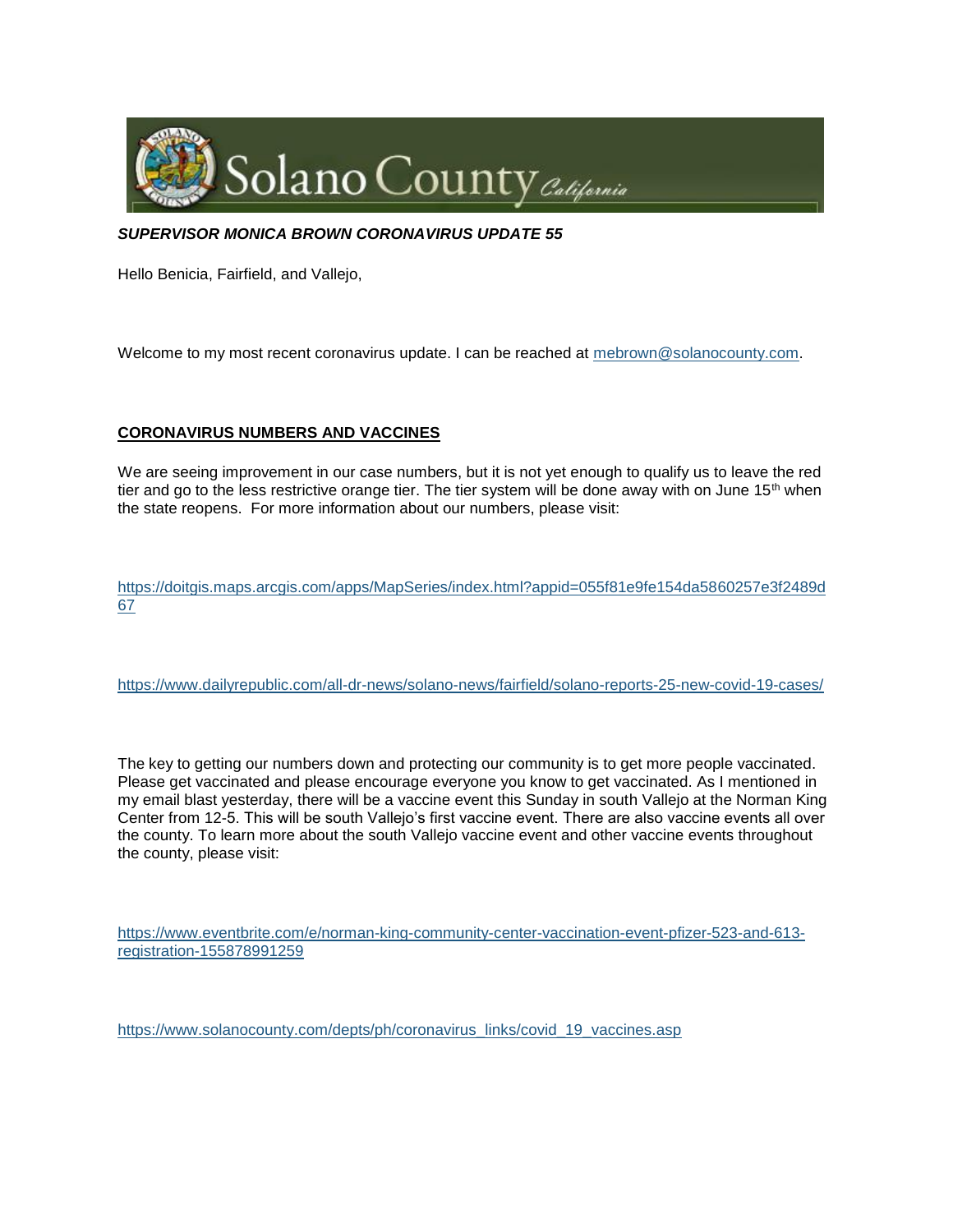Also, there will be a vaccine event tomorrow  $(22<sup>nd</sup>)$  for veteran's, their spouses, caregivers, and surviving spouses at the county event center in Fairfield at 601 Texas St from 10 am-1pm. To request an appointment, please call 1-800-382-8387 and select option 8.

### **SOLANO RESOURCE CONSERVATION DISTRICT EVENT FOR TEACHERS**

From SRCD: "This summer the Solano Resource Conservation District will be hosting the inaugural Solano Water Institute for Teachers, an intensive three-day educator workshop featuring Solano County's water resources and open spaces. The free workshop will be held August 3-5 and will include visits to various Solano County parks and open spaces as well as a boat tour of Lake Berryessa, one of the county's primary sources of drinking and irrigation water. The goal of the Water Institute is to provide K-12 educators with new knowledge, skills, and tools to help them effectively teach watershed science and land preservation from a perspective that is locally relevant to their students." For more information, please email [education@solanorcd.org.](mailto:education@solanorcd.org)

## **HOME KITCHEN PROGRAM**

As I mentioned in my last newsletter, the county is implementing the home kitchen program. The Solano Small Business Development Center has information and resources for this program. For more information, please see: [https://www.solanosbdc.org/about-us/news/solano-county-launches-mehko](https://www.solanosbdc.org/about-us/news/solano-county-launches-mehko-program-home-chefs)[program-home-chefs](https://www.solanosbdc.org/about-us/news/solano-county-launches-mehko-program-home-chefs)

# **CALTRANS CLOSURES**

From Caltrans: "On Wednesday, May 26, 2021 crews will be closing I-80 eastbound overnight at Red Top Road starting at 10:00 PM to 6:00 AM, Thursday, May 27, 2021.

Motorists traveling eastbound on I-80 will need to exit Red Top Road onto Lopes Road back onto the I-80 EB on-ramp."

"On Thursday, May 27, 2021, crews will be closing I-80 westbound overnight at the Interstate 680 (I-680) connector ramp starting at 11:00 PM to 4:00 AM, Friday, May 28, 2021."

"Caltrans is scheduled to begin pre-construction work for the Interstate-80 (I-80)/State Route 29 (SR-29) Separation Bridge project in Vallejo.

For public and worker safety, the following I-80 onramps near Maritime Academy Drive in Vallejo are scheduled to be closed starting June 10 and will remain closed until approximately 2023;

• Sequoia Avenue onramp to WB I-80-to be closed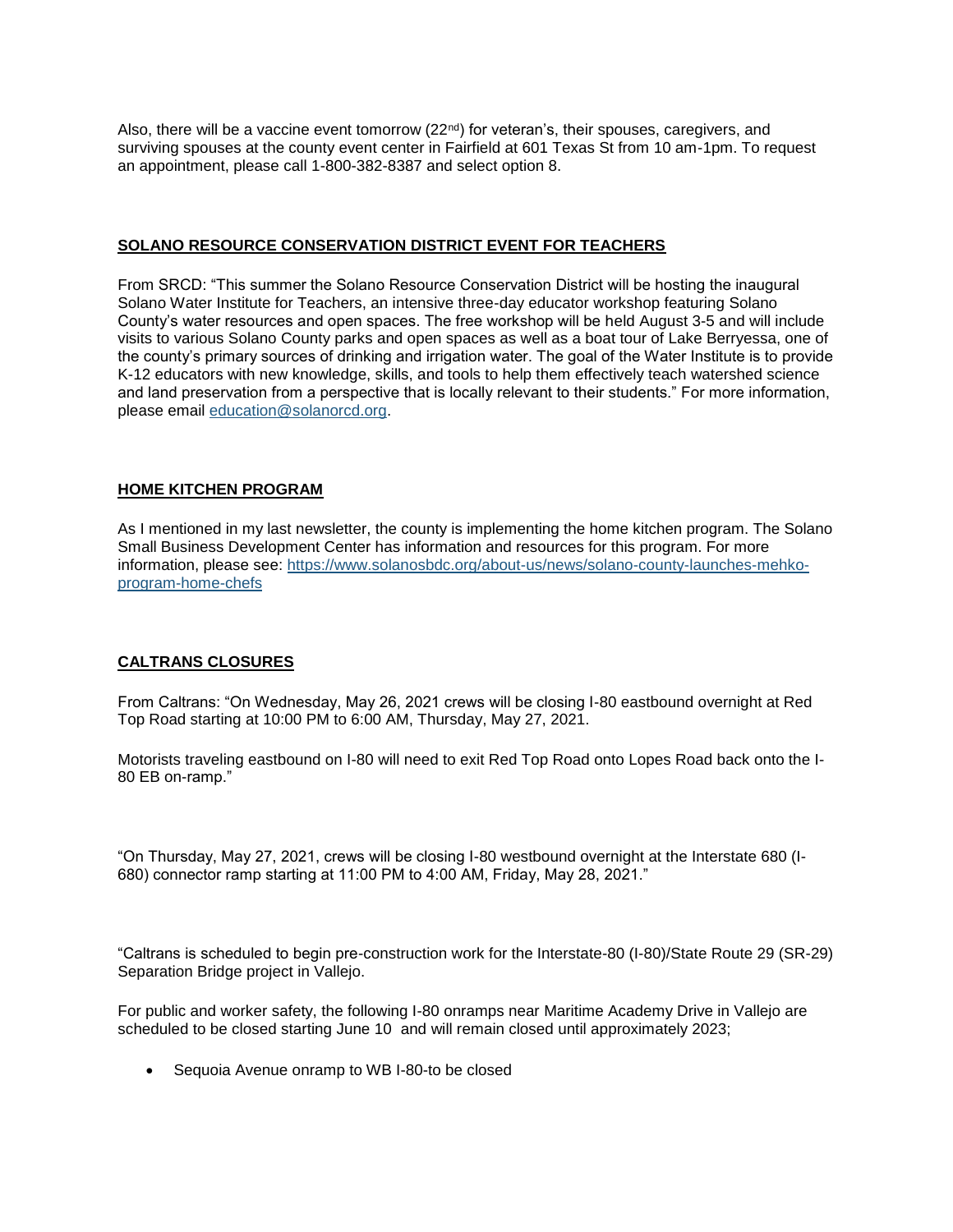• SR-29/Sonoma Blvd. onramp to WB I-80-to be closed"

## **RENTAL ASSISTANCE PROGRAM**

To apply for the COVID rental assistance program, please visit: <https://www.ccyoso.org/solanoerap>

## **HIGHWAY 37 TOWNHALL**

There will be a townhall meeting regarding highway 37 on May  $26<sup>th</sup>$  from 5:30-7:30 pm. For more information, please visit: [https://www.dailyrepublic.com/all-dr-news/solano-news/vallejo/caltrans-invites](https://www.dailyrepublic.com/all-dr-news/solano-news/vallejo/caltrans-invites-public-to-highway-37-virtual-planning-meeting/)[public-to-highway-37-virtual-planning-meeting/](https://www.dailyrepublic.com/all-dr-news/solano-news/vallejo/caltrans-invites-public-to-highway-37-virtual-planning-meeting/)

# **SUMMER READING PROGRAM**

For information on the summer reading program through the library, please visit: <https://solanolibrary.com/services/summer-reading/>

# **SOLANO LAND TRUST VIRTUAL MEETING FOR YOUHG PEOPLE**

Young people age 14-24 have an opportunity to win a gift card by participating in a zoom meeting with the Solano Land Trust. For more information, please visit: [https://www.dailyrepublic.com/all-dr](https://www.dailyrepublic.com/all-dr-news/solano-news/fairfield/solano-land-trust-plans-virtual-meeting-for-young/)[news/solano-news/fairfield/solano-land-trust-plans-virtual-meeting-for-young/](https://www.dailyrepublic.com/all-dr-news/solano-news/fairfield/solano-land-trust-plans-virtual-meeting-for-young/)

# **REDISTRICTING**

Solano County's redistricting process has started. Every ten years, the county must look at the census data and determine if the boundary lines for the Supervisorial districts need to be redrawn based on the population changes. For information on the Redistricting Advisory Committee and the redistricting process, please visit: <https://redistricting.solanocounty.com/>

Thank you for taking the time to read my most recent update. Please wear your masks, get vaccinated, stay safe, spread kindness, and support our local businesses.